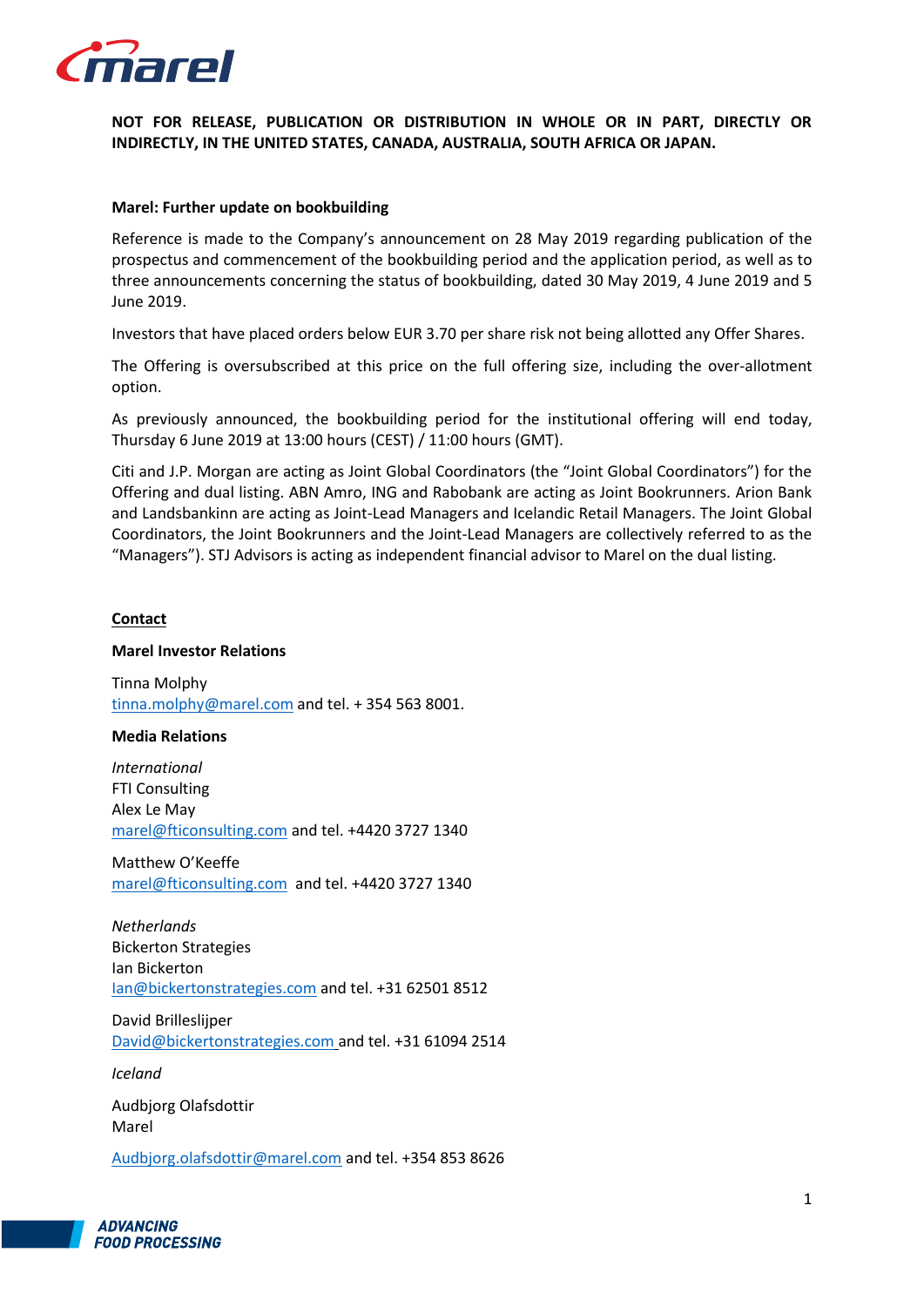

# **About Marel**

Marel is a leading global provider of advanced food processing equipment, systems, software and services to the poultry, meat and fish industries. Our united team of more than 6,000 employees in over 30 countries delivered EUR 1.2 billion in revenues in 2018. Annually, Marel invests around 6% of revenues in innovation. By continuously advancing food processing, we enable our customers to increase yield and throughput, ensure food safety and improve sustainability in food production. Marel was listed on NASDAQ Iceland in 1992 and has around 2,500 shareholders.

# **DISCLAIMER**

These materials are not for release, distribution or publication, whether directly or indirectly and whether in whole or in part, into or in the United States, Canada, Australia, South Africa or Japan or any (other) jurisdiction where to do so would constitute a violation of the relevant laws of such jurisdiction.

These materials are for information purposes only and are not intended to constitute, and should not be construed as, an offer to sell or a solicitation of any offer to buy the securities of Marel hf. (the "**Company**", and such securities, the "**Securities**") in the United States, Canada, Australia, South Africa or Japan or in any other jurisdiction in which such offer, solicitation or sale would be unlawful prior to registration, exemption from registration or qualification under the securities laws of such jurisdiction.

The Securities are not and will not be registered under the U.S. Securities Act of 1933, as amended (the "**Securities Act**") and may not be offered or sold in the United States absent registration or an exemption from the registration requirements of the Securities Act. The Company has no intention to register any part of the offering in the United States or make a public offering of Securities in the United States.

In the United Kingdom, this document and any other materials in relation to the Securities is only being distributed to, and is only directed at, and any investment or investment activity to which this document relates is available only to, and will be engaged in only with, "qualified investors" (as defined in section 86(7) of the Financial Services and Markets Act 2000) and who are (i) persons having professional experience in matters relating to investments who fall within the definition of "investment professionals" in Article 19(5) of the Financial Services and Markets Act 2000 (Financial Promotion) Order 2005 (the "**Order**"); or (ii) high net worth entities falling within Article 49(2)(a) to (d) of the Order (all such persons together being referred to as "relevant persons"). Persons who are not relevant persons should not take any action on the basis of this document and should not act or rely on it.

The Company has not authorised any offer to the public of Securities in any Member State of the European Economic Area other than the Netherlands. With respect to any Member State of the European Economic Area, other than the Netherlands, which has implemented the Prospectus Directive (each a "**Relevant Member State**"), no action has been undertaken or will be undertaken to make an offer to the public of Securities requiring publication of a prospectus in any Relevant Member State. As a result, the Securities may only be offered in Relevant Member States (i) to any legal entity which is a qualified investor as defined in the Prospectus Directive; or (ii) in any other circumstances falling within Article 3(2) of the Prospectus Directive. For the purpose of this paragraph, the expression "offer of securities to the public" means the communication in any form and by any means of sufficient information on the terms of the offer and the Securities to be offered so as to enable the investor to decide to exercise, purchase or subscribe for the Securities, as the same may be varied in that Member